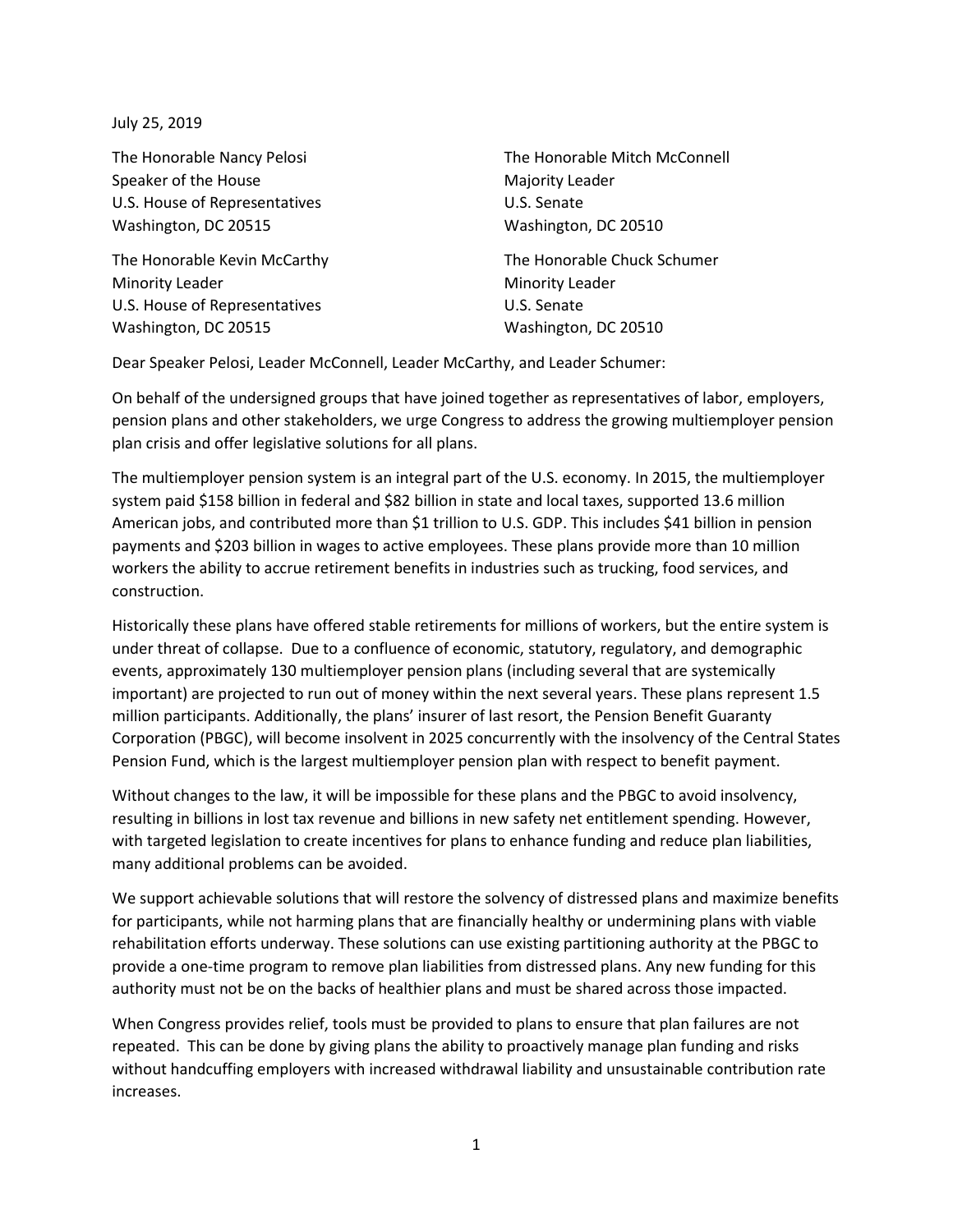Finally, to ensure there is not a repeat of this crisis, plans must be given the option to adopt new plan designs, such as modifications to the existing authority for variable defined benefit plans and 414(k) plans, such as composite plans, and other new plan designs. This will allow plans to attract new employers, eliminate the potential for underfunding and help prevent a reoccurrence of the current funding crisis. This should be done in conjunction with other reforms.

2019 is a critical year for legislative action. Every year that Congress fails to address these problems, they become more difficult and more expensive to solve while raising the risks of market-based consequences for the more than 200,000 employers that participate in multiemployer pension plans. We look forward to working with you in a bipartisan manner to secure the retirement of millions of active and retired workers and the fiscal stability of their contributing employers and the U.S. taxpayer.

Sincerely,

AGC Houston AGC of California AGC of Colorado AGC of Massachusetts AGC of Metropolitan Washington DC AGC of Michigan AGC of Missouri AGC of Northwest Ohio, Inc. AGC of Ohio AGC of Western Kentucky AGC Oregon-Columbia Chapter AGC, West Central Ohio Division American Bakers Association American Licorice Company Annabelle Candy Company, Inc. Arizona Chapter, Associated General Contractors of America Associated General Contractors of America Associated General Contractors of the Quad **Cities** Associated General Contractors of Wisconsin Associated Steel Erectors of Chicago Associated Wholesale Grocers, Inc. Bechtel Bimbo Bakeries USA Building Contractors Association, Inc. Building Laborers Union Local 310 Pension Plan Central Illinois Builders of AGC Chicagoland AGC Construction Advancement Foundation of Northwest Indiana Construction Association of Michigan

Construction Employers Association Constructors Association of Western Pennsylvania Crowley Maritime Corp. D.W. Dickey & Son, Inc. Dairy Farmers of America, Inc. Dean Foods Delaware Contractors Association DHL Eastern Contractors Association, Inc. FAIR Committee of WNY FCA International Fontana Lithograph, Inc./MOSAIC Frankford Candy General Building Contractors Association Great Lakes Fabricators and Erectors Association Inland Northwest AGC International Association of Sheet Metal, Air, Rail and Transportation Workers (SMART) International Council of Employers of Bricklayers and Allied Craftworkers International Union of Elevator Constructors International Union of Painters and Allied Trades International Warehouse Logistics Association Ironworker Employers Association of Western Pennsylvania, Inc. Ironworker Management Progressive Action Cooperative Trust (IMPACT) IUPAT Industry Pension Plan Kellogg Company